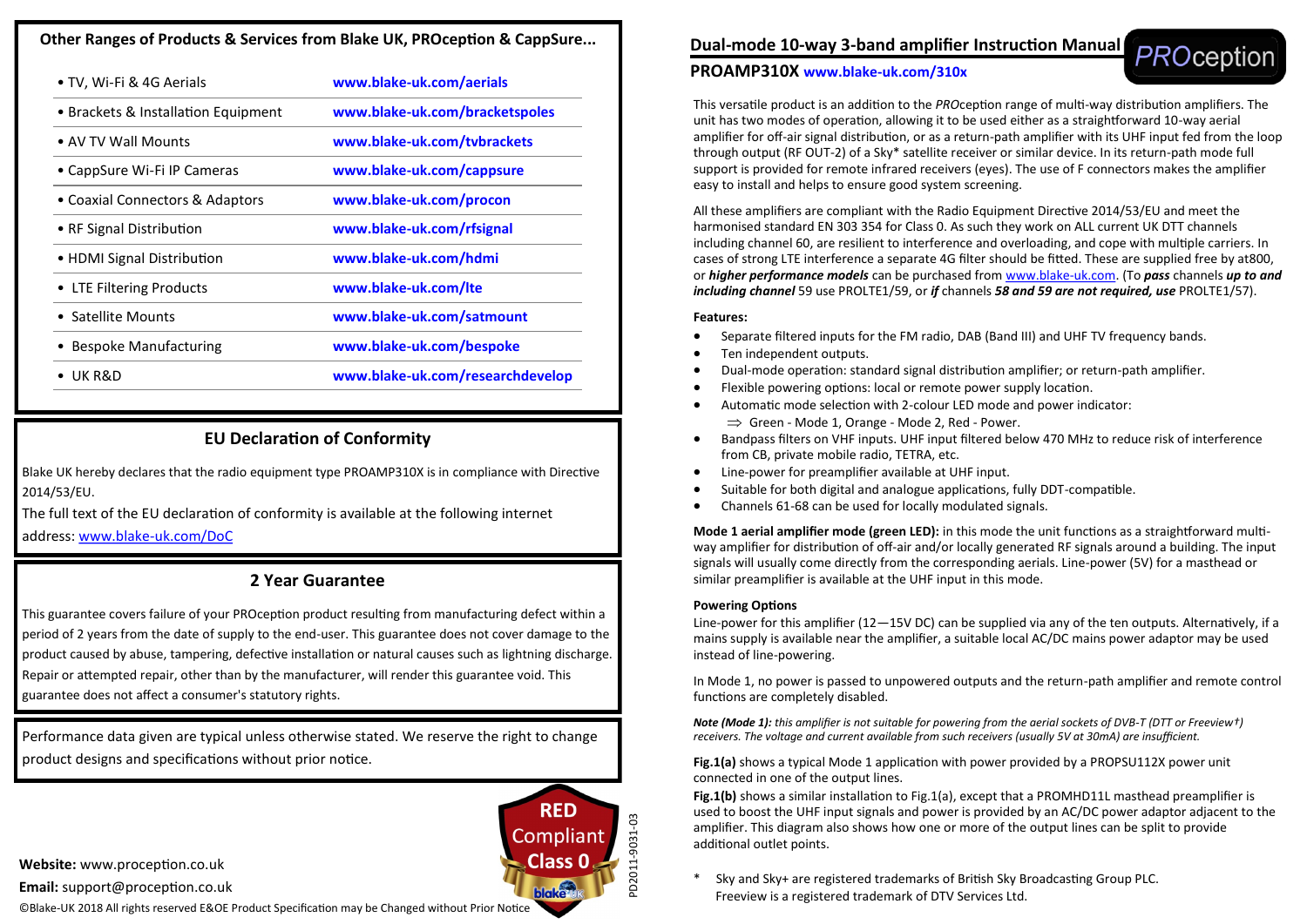*Fig.1(a) example Mode 1 application with remote power unit.*



*Fig.1(b) example Mode 1 application with local power unit and showing optional use of UHF preamplifier* 



#### **Preamplifier Power Option**

Line-power for a masthead or similar preamplifier is available at the UHF input in Mode 1. The amplifier provides approximately 5V with a current rating of 30mA max., suitable for powering a *PRO*ception PROMHD11L or PROMHD11M preamplifier. If using other amplifiers, take care to ensure that the current rating is not exceeded. Use a preamplifier only when the UHF input signals would otherwise be too low in level—i.e. where the signal levels from the aerial are low, or where there is an unusually long cable run between the aerial and the PROAMP310X amplifier. Always use the minimum amount of preamplifier gain necessary to obtain satisfactory signal levels at the amplifier input.

Preamplifier power is normally present at the UHF input, but will shut down if the aerial presents a short-circuit at the input. Note that this shut-down is not self-resetting. If preamplifier power is wanted, but has been shut-down by a temporary short circuit, it must be reset manually by removing power to the amplifier for a few seconds. If necessary, preamplifier power can be permanently disabled by means of an internal jumper (see "Advanced configuration features" on page 7).

#### **Additional UHF sources**

Any additional UHF signal sources such as CCTV camera channels should be combined with the aerial signal feed ahead of the PROAMP310X. This is done best using equipment providing a buffered loop-through arrangement (e.g. the *PRO*ception PROMOD1 video and audio modulator) or by the use of suitable combining filters. The practice of using wideband combiners is discouraged since it can degrade signal-to-noise ratios and can cause locally generated signals to be radiated from the aerial, possibly causing interference to other viewers.

*Note: where auxiliary equipment connected to the UHF input might be affected or jumper facility mentioned in the previous section.*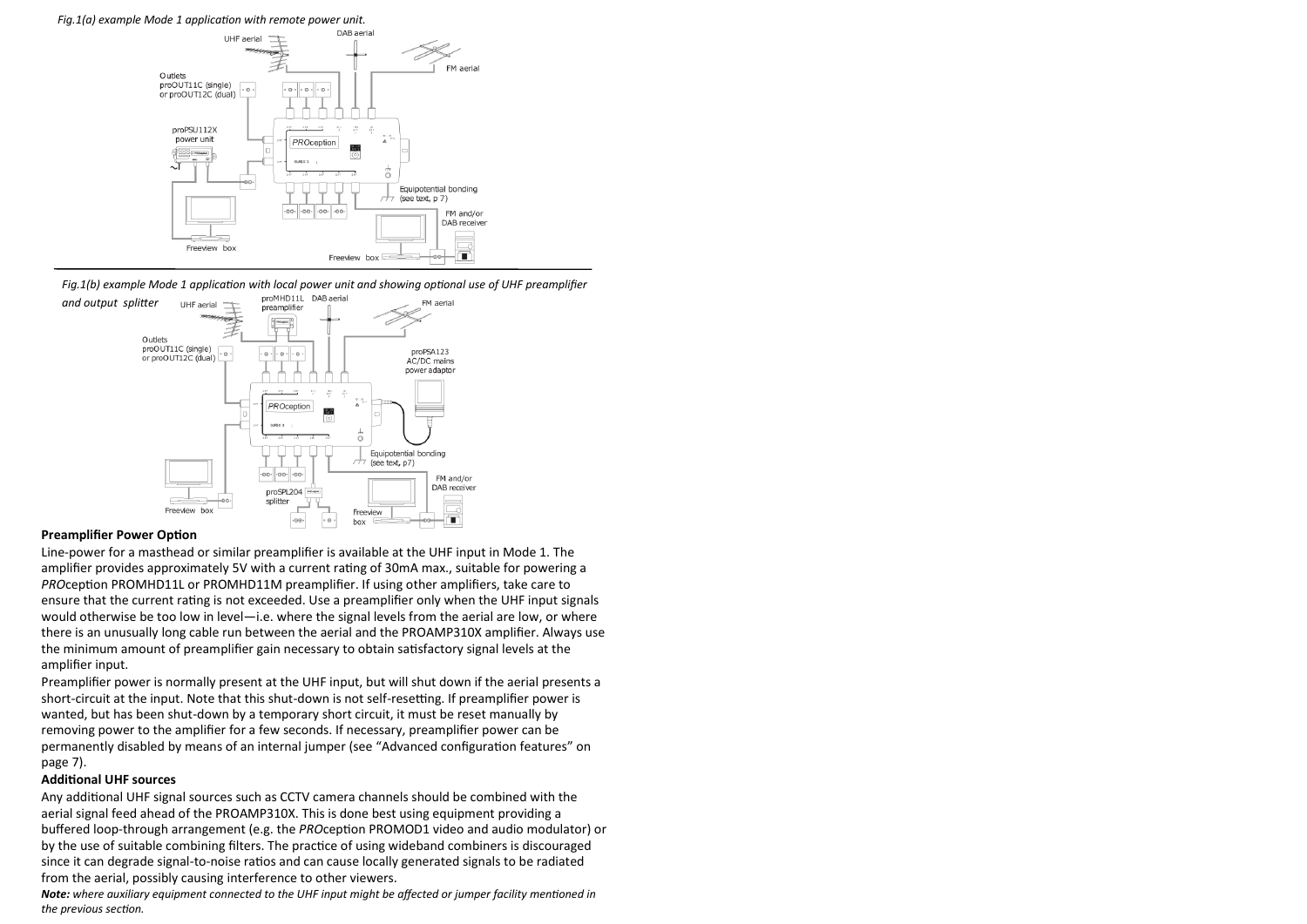### **Technical Data proAMP310X**

| <b>RF</b> characteristics           |                       | <b>FM ANT input</b>                    | <b>DAB ANT input</b>            |                                        | <b>UHF</b> input                            |  |
|-------------------------------------|-----------------------|----------------------------------------|---------------------------------|----------------------------------------|---------------------------------------------|--|
| Signal frequency range              |                       | 87.5  108 MHz                          | 210.5  230 MHz                  |                                        | 470  862 MHz                                |  |
| Forward gain                        |                       | 1.5dB                                  | 4 dB                            |                                        | 4.5dB                                       |  |
| Return path gain                    |                       |                                        |                                 |                                        | 3 dB (Mode 2 only)                          |  |
| Noise figure, typical               |                       | 4 dB                                   | 3.5dB                           |                                        | 2.5dB                                       |  |
| Output capability                   |                       |                                        |                                 |                                        | 82 $dB\mu V$                                |  |
| Recommended                         | Maximum               | 70 $dB\mu V$                           | 70 $dB\mu V$                    |                                        | 78/63 dB $\mu$ V <sup>2</sup>               |  |
| input signal levels                 | Minimum               | 50 $dB\mu V$                           | 30 $dB\mu V$                    |                                        | 58/43 dB $\mu$ V <sup>2</sup>               |  |
| Isolation between outputs           |                       | $\geq$ 30 dB                           | $\geq$ 27 dB                    |                                        | $\geq$ 24 dB                                |  |
| Input filter rejection <sup>3</sup> |                       | $\geq$ 18 dB.                          | ≥ 22 dB, $f \le 145$            |                                        | $\geq$ 26 dB.                               |  |
| for the frequencies (f) stated      |                       | f ≤ 72 MHz, f ≥ 150 MHz                | MHz, f ≥ 305 MHz                |                                        | $f \leq 400$ MHz                            |  |
| <b>Power requirements</b>           |                       | Mode 1                                 |                                 | Mode 2                                 |                                             |  |
| DC power: voltage limits            |                       | $8.5-.18V$                             |                                 | 10.518V                                |                                             |  |
| <b>Current loading</b>              | Amplifier only        | 80 mA                                  |                                 | 120 mA                                 |                                             |  |
|                                     | Full system           | 110 mA (incl. 30 mA preamplifier load) |                                 | 220 mA (incl. 100 mA total 'eye' load) |                                             |  |
| External power outputs'             |                       | max.                                   | UHF preamp: 5V approx. at 30 mA |                                        | IR 'eye': 9V approx. at 10 mA max.<br>(x10) |  |
| <b>General characteristics</b>      |                       |                                        |                                 |                                        |                                             |  |
| Signal connector type               | Type-F (IEC 60169-24) |                                        |                                 |                                        |                                             |  |
| Operating temperature range         | $-10$ $+40^{\circ}$ C |                                        |                                 |                                        |                                             |  |

Notes

- 1. UHF signal handling capability is given for 5 analogue TV channels plus up to 6 DTT multiplexes at ≤ -14 dB relative level.
- 2. The first (higher) figure is for analogue signals and the second (lower) is for digital (16– or 64-QAM).
- 3. Rejection figures are given relative to the nominal passband gain.
- 4. Absolute minimum voltage, measured to the bottom of the ripple present.
- 5. Highest recommended mean voltage for operation over the full temperature range.
- 6. Eye load should be restricted to 80 mA or less when using PROPSU112X power unit (see text).
- 7. Both UHF preamp and IR eye power outputs have fold-back short-circuit protection, but not overload protection. It is the installer's responsibility to ensure that the stated current ratings are not exceeded.

Certain features of this amplifier are the subject of UK patent application GB 2425443.

**Mode 2 return-path mode (orange LED):** this mode is applicable when using RF OUT-2 of a Sky satellite receiver, PVR or a similar device. This will then allow remote infrared receiver eyes (such as the PROception PROSAT1EYE Mk 2) to communicate with the Sky box, so that the Sky receiver can be controlled from a remote viewing location.

# **Powering**

Mode 2 is automatically enabled when the amplifier detects the presence of 9V (or higher) DC at its UHF input (see the following section for further details). In this mode the LED indictor changes from green to orange and a voltage (approx. 9 V DC) is present at each output for powering a remote infrared receiver.

Infrared receiver power is individually short-circuit protected, so that a DC short at any output will not affect operation of remote control via other outputs.

**Fig.2(a)** shows a typical Mode 2 application with power provided by a PROPSU112X power unit connected in the UHF return feed from the Sky receiver.

**Fig.2(b)** shows a similar installation to Fig.2(a), except that power is provided by an AC/DC mains power adaptor adjacent to the amplifier.

# **Magic Infra-Red Eye Count**

When using the remote powering option with the PROPSU112X the total number of infrared 'eyes' on the system may need to be restricted. The PROPSU112X is rated to supply a maximum of 200mA and approximately 120mA is drawn by the amplifier itself. Thus the total 'eye load' is limited to 80mA. This means that a maximum of eight 'industry-standard eyes' (each consuming about 10mA) may be connected to the amplifier outputs. This restriction is removed if the *PRO*ception PROSAT1EYE Mk 2 eye is used, since this consumes less than 5mA. Up to 10 eyes may be connected without restriction when using the PROPSA125 AC/DC mains power adaptor.

*Fig.2(a) - example Mode 2 application with remote power unit.*



*Fig.2(a) - example Mode 2 application with remote power unit.*